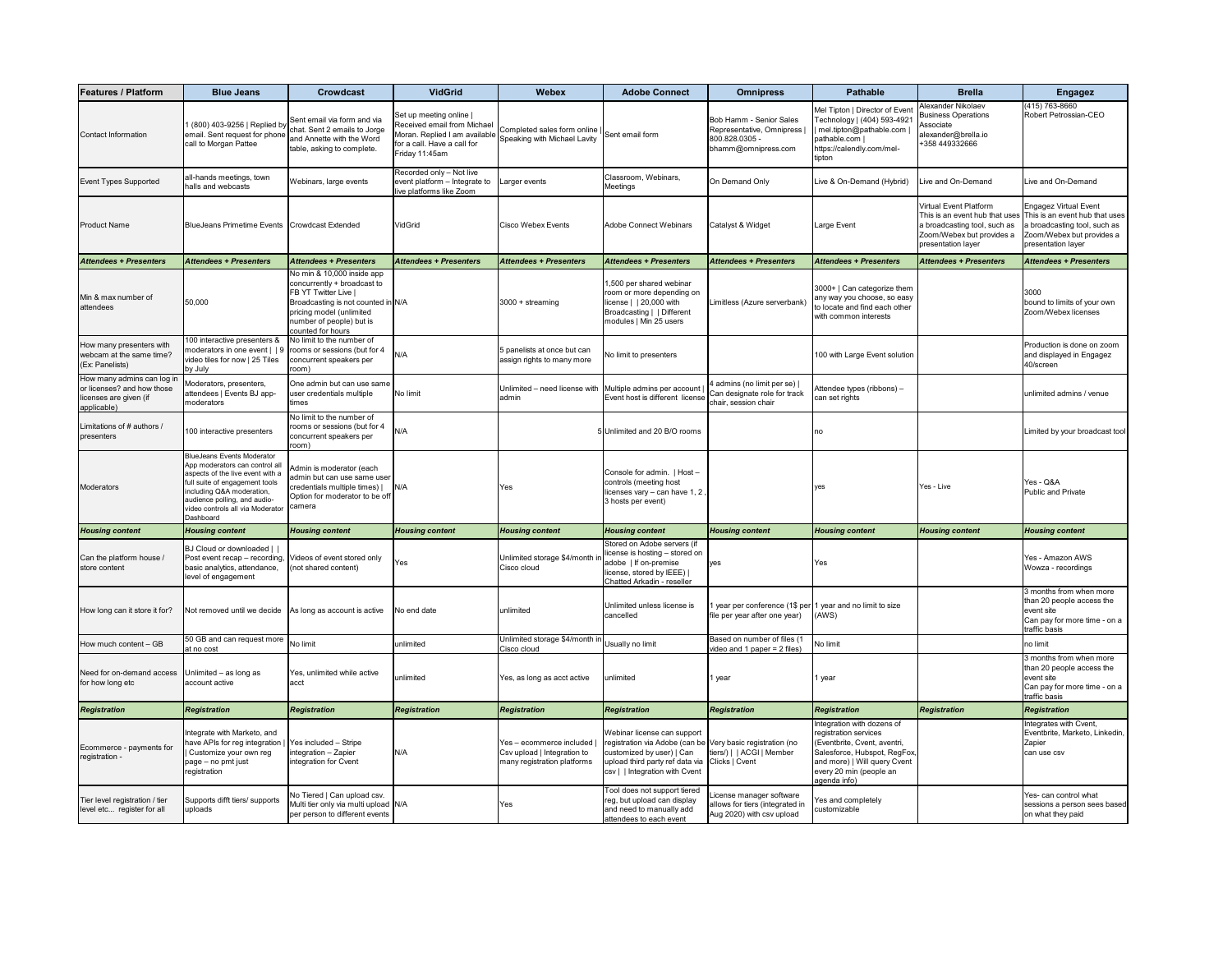| <b>Concurrent Sessions &amp;</b><br><b>Breakout rooms</b>                                                                                                       | <b>Concurrent Sessions &amp;</b><br><b>Breakout rooms</b>                                                                                                                                                                                                                    | <b>Concurrent Sessions &amp;</b><br><b>Breakout rooms</b>                                                                                                                                          | <b>Concurrent Sessions &amp;</b><br><b>Breakout rooms</b>                                                                                                                                                                     | <b>Concurrent Sessions &amp;</b><br><b>Breakout rooms</b>                                                     | <b>Concurrent Sessions &amp;</b><br><b>Breakout rooms</b>                         | <b>Concurrent Sessions &amp;</b><br><b>Breakout rooms</b>   | <b>Concurrent Sessions &amp;</b><br><b>Breakout rooms</b>                                                                                                                                                                                                                                                             | <b>Concurrent Sessions &amp;</b><br><b>Breakout rooms</b>                                                                                                                                                                                                                                                                                                                                                                                                    | <b>Concurrent Sessions &amp;</b><br><b>Breakout rooms</b>                                        |
|-----------------------------------------------------------------------------------------------------------------------------------------------------------------|------------------------------------------------------------------------------------------------------------------------------------------------------------------------------------------------------------------------------------------------------------------------------|----------------------------------------------------------------------------------------------------------------------------------------------------------------------------------------------------|-------------------------------------------------------------------------------------------------------------------------------------------------------------------------------------------------------------------------------|---------------------------------------------------------------------------------------------------------------|-----------------------------------------------------------------------------------|-------------------------------------------------------------|-----------------------------------------------------------------------------------------------------------------------------------------------------------------------------------------------------------------------------------------------------------------------------------------------------------------------|--------------------------------------------------------------------------------------------------------------------------------------------------------------------------------------------------------------------------------------------------------------------------------------------------------------------------------------------------------------------------------------------------------------------------------------------------------------|--------------------------------------------------------------------------------------------------|
| Space for sponsors (platform Can customize landing page<br>real estate / windows) what it $UX - pre$ and post events -<br>looks like                            | not links                                                                                                                                                                                                                                                                    | Not supported natively $-$   3 <sup>rd</sup> No support for this. Only<br>party software - RTMP Studio<br>can add graphic overlays  <br>Virtualized webcams (eCam<br>Live) can do graphic overlays | comments in video<br>description but not ads or<br>overlays                                                                                                                                                                   | Yes                                                                                                           | yes                                                                               | Not virtual but can list<br>sponsors with logos             | Yes   can have Sponsor<br>pages by level - Platinum,<br>order   Provides lead<br>generation to Sponsors  <br>Sponsored email campaign<br>with platform   Sponsors can<br>have as many staff as they<br>choose to field questions from<br>attendees in real time<br>(number of attendees can be<br>limited by sponsor) | Yes   can have Sponsor<br>pages by level - Platinum,<br>Gold, Silver, etc.   Can display Gold, Silver, etc.   Can display<br>all advertisers by alphabetical all advertisers by alphabetical<br>order   Provides lead<br>generation to Sponsors  <br>Sponsored email campaign<br>with platform   Sponsors can<br>have as many staff as they<br>choose to field questions from<br>attendees in real time<br>number of attendees can be<br>limited by sponsor) | Virtual booths, engagement<br>with staff, sponsor levels, etc<br>Very customizable               |
| <b>Exhibits</b>                                                                                                                                                 | yes                                                                                                                                                                                                                                                                          |                                                                                                                                                                                                    | N/A                                                                                                                                                                                                                           |                                                                                                               | /es                                                                               | Not virtual but can list<br>sponsors with logos             | Yes                                                                                                                                                                                                                                                                                                                   | Yes                                                                                                                                                                                                                                                                                                                                                                                                                                                          | Yes                                                                                              |
| <b>Branding</b>                                                                                                                                                 | <b>Branding</b>                                                                                                                                                                                                                                                              | <b>Branding</b>                                                                                                                                                                                    | <b>Branding</b>                                                                                                                                                                                                               | <b>Branding</b>                                                                                               | <b>Branding</b>                                                                   | <b>Branding</b>                                             | <b>Branding</b>                                                                                                                                                                                                                                                                                                       | <b>Branding</b>                                                                                                                                                                                                                                                                                                                                                                                                                                              | <b>Branding</b>                                                                                  |
| Social Media integration                                                                                                                                        | Broadcast and livestream to  <br>Facebook Live to reach even<br>larger audiences                                                                                                                                                                                             | $No - just streaming$                                                                                                                                                                              | • No Social Media<br>Integration to Zoom and<br>Canvas                                                                                                                                                                        | Yes                                                                                                           | Yes - can register via social<br>media apps                                       | <b>Yes</b>                                                  | Social wall and aggregators and<br>social widgets on backend                                                                                                                                                                                                                                                          |                                                                                                                                                                                                                                                                                                                                                                                                                                                              | All major ones- share button.<br>integrate social media links                                    |
| Web based or app based (all<br>platforms mobile windows,<br>etc)                                                                                                | HTML-5 based video player<br>provides attendees with a  <br>single-click access to BlueJeans audience can join from<br>Events on a wide range of<br>browsers without the need for<br>additional downloads - Older<br>version of MS Edge not<br>supported for presenter video | No software to download! Your<br>anywhere. Crowdcast is<br>supported in most modern<br>browsers and on Android (and<br>iOS) devices.                                                               | Web based                                                                                                                                                                                                                     | Cisco and third-party<br>endpoints; Cisco and third-<br>party soft clients; Webex<br>mobile, desktop, and web | <b>Ves</b>                                                                        | <b>Yes</b>                                                  | Yes (web based requires<br>plugin download and mobile<br>requires app download)                                                                                                                                                                                                                                       |                                                                                                                                                                                                                                                                                                                                                                                                                                                              | Web-based<br>All platforms supported                                                             |
| Streaming on to other<br>platform                                                                                                                               | Yes. FB Live, You Tube<br>available Dec 2020,   APIs                                                                                                                                                                                                                         | FB, YT, Periscope Twitter,<br>Twitch                                                                                                                                                               | No live streaming. Integrate<br>with Zoom & Canvas LMS.<br>Have API for other streaming<br>platforms                                                                                                                          | Live streaming to RTMP-<br>supported platforms<br>Facebook, YouTube, Vbrick,<br>LinkedIn, etc.)               | <b>no</b>                                                                         | $\ln/a$ – can link out                                      | Uses Zoom and is fully<br>integrated into Pathable<br>platform   Accept Vimeo live<br>and YT Live                                                                                                                                                                                                                     |                                                                                                                                                                                                                                                                                                                                                                                                                                                              | Broadcasts via Webex, Zoom,<br>GotoWebinar, etc. (they do<br>not have their own video<br>stream) |
| <b>Web browser compatibility</b>                                                                                                                                | Web browser compatibility Web browser compatibility Web browser compatibility                                                                                                                                                                                                |                                                                                                                                                                                                    |                                                                                                                                                                                                                               | <b>Web browser compatibility</b>                                                                              | <b>Web browser compatibility</b>                                                  | <b>Web browser compatibility</b>                            | <b>Web browser compatibility</b>                                                                                                                                                                                                                                                                                      | Web browser compatibility                                                                                                                                                                                                                                                                                                                                                                                                                                    | <b>Web browser compatibility</b>                                                                 |
| Ability to have materials,<br>resources (PDF- power<br>points links, videos) on the<br>platform uploading &<br>downloading                                      | No documents per se, but via support links to chat system<br>a link to the content                                                                                                                                                                                           | Not stored in CC servers -<br>or call to action feature -<br>insert URL and download file                                                                                                          | Can attach pdfs, links to video $\bigg  \gamma_{\rm e s-}$ real time<br>files                                                                                                                                                 |                                                                                                               | Yes - Share port option during Actual files uploaded<br>meeting or prior to event |                                                             | Yes (no limit)                                                                                                                                                                                                                                                                                                        |                                                                                                                                                                                                                                                                                                                                                                                                                                                              | <b>Yes. Actual Files</b>                                                                         |
| <b>Resources</b>                                                                                                                                                | <b>Resources</b>                                                                                                                                                                                                                                                             | <b>Resources</b>                                                                                                                                                                                   | <b>Resources</b>                                                                                                                                                                                                              | <b>Resources</b>                                                                                              | <b>Resources</b>                                                                  | <b>Resources</b>                                            | <b>Resources</b>                                                                                                                                                                                                                                                                                                      | <b>Resources</b>                                                                                                                                                                                                                                                                                                                                                                                                                                             | <b>Resources</b>                                                                                 |
| what it can store and for how<br>long (15 min video minimum)                                                                                                    |                                                                                                                                                                                                                                                                              |                                                                                                                                                                                                    | 5GB or more per video -<br>need engineer help to upload                                                                                                                                                                       | No limit                                                                                                      |                                                                                   |                                                             |                                                                                                                                                                                                                                                                                                                       |                                                                                                                                                                                                                                                                                                                                                                                                                                                              | no limit                                                                                         |
| $\circ$ limitations on # of videos<br>versus hours                                                                                                              | No - limit is 50GB                                                                                                                                                                                                                                                           | No limit                                                                                                                                                                                           | No limit                                                                                                                                                                                                                      | No limit                                                                                                      | No limit                                                                          |                                                             | No limit to # of videos<br>(filestack for videos)                                                                                                                                                                                                                                                                     |                                                                                                                                                                                                                                                                                                                                                                                                                                                              | no limit                                                                                         |
| Is there a limitation on how<br>$\frac{1}{2}$ long it can live (can events be No limit until we remove   Can No limit<br>open for a day, a week,<br>months etc) | upload in real time                                                                                                                                                                                                                                                          |                                                                                                                                                                                                    | No limit - can place an end<br>date on video availability                                                                                                                                                                     | No Limit                                                                                                      | No limit                                                                          |                                                             | 1 year                                                                                                                                                                                                                                                                                                                |                                                                                                                                                                                                                                                                                                                                                                                                                                                              | 3 months +                                                                                       |
| $\circ$ Length - Timing :   Is there<br>a time limitation for live<br>+prerecorded events                                                                       | 50GB total storage                                                                                                                                                                                                                                                           | 6 hours/session                                                                                                                                                                                    | No Limit for pre-recorded only under \$4 storage service                                                                                                                                                                      |                                                                                                               | 4 GB files but no limit to files                                                  |                                                             | $2 GB (=2 hours)$                                                                                                                                                                                                                                                                                                     |                                                                                                                                                                                                                                                                                                                                                                                                                                                              | 3 months +                                                                                       |
| On demand availability                                                                                                                                          | ves                                                                                                                                                                                                                                                                          | free but many are paid)<br>Yes                                                                                                                                                                     | Yes - users are added to                                                                                                                                                                                                      | yes                                                                                                           | es                                                                                | yes                                                         | Yes                                                                                                                                                                                                                                                                                                                   |                                                                                                                                                                                                                                                                                                                                                                                                                                                              | 3. On-Demand<br>Yes                                                                              |
| Is there an ability to prerecord Yes<br>and upload the videos                                                                                                   |                                                                                                                                                                                                                                                                              | Yes with RTMP Studio<br>generates stream key and<br>pass to $3^{rd}$ party system $-$ live AWS S3 Servers (very<br>streaming software (OBS is                                                      | Yes - All videos stored on<br>secure)                                                                                                                                                                                         | yes                                                                                                           | yes                                                                               | yes                                                         | Yes                                                                                                                                                                                                                                                                                                                   |                                                                                                                                                                                                                                                                                                                                                                                                                                                              | Yes - 3 Options<br>1. Live Streaming<br>2. Simulive - recorded but<br>streaming                  |
|                                                                                                                                                                 |                                                                                                                                                                                                                                                                              |                                                                                                                                                                                                    | Live + Prerecorded Abilities Live + Prerecorded Abilities Live + Prerecorded Abilities Live + Prerecorded Abilities Live + Prerecorded Abilities Live + Prerecorded Abilities Live + Prerecorded Abilities Live + Prerecorded |                                                                                                               |                                                                                   |                                                             |                                                                                                                                                                                                                                                                                                                       |                                                                                                                                                                                                                                                                                                                                                                                                                                                              |                                                                                                  |
| Single sign on                                                                                                                                                  | No.                                                                                                                                                                                                                                                                          | No.                                                                                                                                                                                                | Users are added to Vidgrid<br>and given access to specific<br>videos stored in folders/sub-<br>folders. Prompted to log in<br>with user and pw                                                                                | Yes                                                                                                           | Every registration is unique                                                      | Not yet $-$ but shortly $ $   ACGI<br>Member Clicks   Cvent | \$2200 integration to SSO                                                                                                                                                                                                                                                                                             |                                                                                                                                                                                                                                                                                                                                                                                                                                                              | Yes - additional cost if they<br>don't yet have your SSO<br>standard and have to<br>customize    |
| Password protection                                                                                                                                             | Unique reg link tied to the<br>people - one login at a time                                                                                                                                                                                                                  | Crowdcast reg - email<br>generated prompting user<br>name and PW $\mid$ 3 <sup>rd</sup> party reg<br>- upon upload of CSV - email<br>generated by Crowdcast                                        | Yes                                                                                                                                                                                                                           | <b>Yes</b>                                                                                                    | User name and pw                                                                  | yes                                                         | Emailed a token authorization<br>with a unique URL and they<br>set a password (can only use<br>on 1 device at once)                                                                                                                                                                                                   |                                                                                                                                                                                                                                                                                                                                                                                                                                                              | Yes - password can get<br>passed to environment, even<br>if CSV                                  |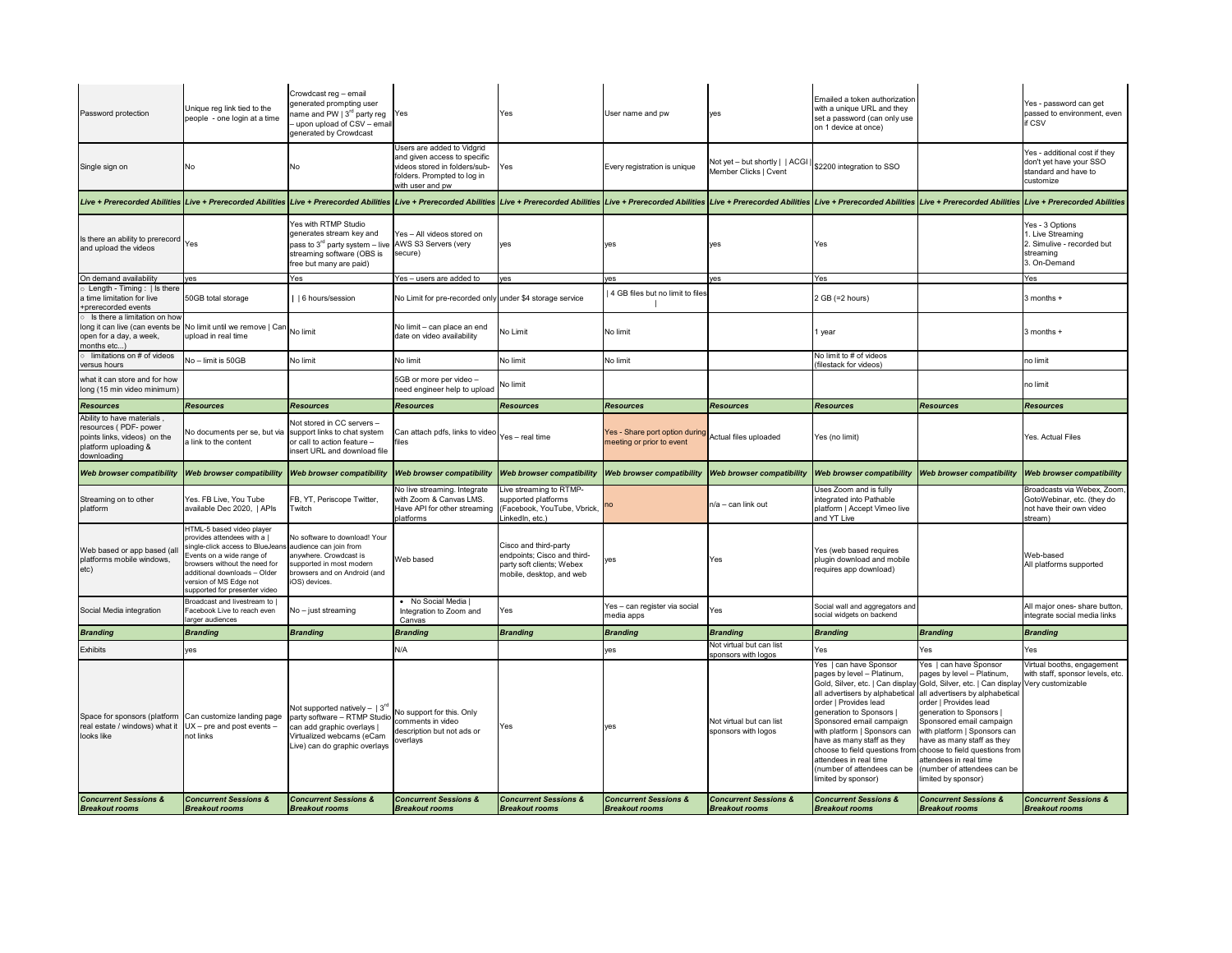| How many concurrent<br>sessions can you hold                                          | Based on events license<br>Unique links to each event                                                                                                                                                                                                                                                                                            | No breakout rooms - only<br>separate sessions with<br>scheduling   No control who<br>goes to any session                                            | N/A                                                                                                                            | No breakout rooms nor<br>parallel presenters - need to<br>customize for us at a cost                                     | That's a licensing issue. If you<br>have a license per presenter<br>as many as you have<br>presenter licenses                                                                                                                                                                                                                                                                                                                                                                                                       |                                                                                                                                                                              | 100 speakers per session<br>with Large Events   100 video<br>panelists (25 screens at once Multi Track Sessions<br>in a gallery view)   No limit to<br>concurrent sessions                                                    |                                                                   | no real limitations<br>limit is based on Broadcast<br>technology tool (Zoom,<br>Webex)                                                                                                                                                                                                                  |
|---------------------------------------------------------------------------------------|--------------------------------------------------------------------------------------------------------------------------------------------------------------------------------------------------------------------------------------------------------------------------------------------------------------------------------------------------|-----------------------------------------------------------------------------------------------------------------------------------------------------|--------------------------------------------------------------------------------------------------------------------------------|--------------------------------------------------------------------------------------------------------------------------|---------------------------------------------------------------------------------------------------------------------------------------------------------------------------------------------------------------------------------------------------------------------------------------------------------------------------------------------------------------------------------------------------------------------------------------------------------------------------------------------------------------------|------------------------------------------------------------------------------------------------------------------------------------------------------------------------------|-------------------------------------------------------------------------------------------------------------------------------------------------------------------------------------------------------------------------------|-------------------------------------------------------------------|---------------------------------------------------------------------------------------------------------------------------------------------------------------------------------------------------------------------------------------------------------------------------------------------------------|
| How many breakout rooms (if<br>any can you have) in parallel<br>and total # of people | Based on Event licenses - no<br>breakout rooms per se  <br>(meetings app supports this -<br>Verizon is developing this as<br>we speak including avatars -<br>no time frame yet)                                                                                                                                                                  | No limit                                                                                                                                            | N/A                                                                                                                            | $\left  \text{No} - \text{need} \right $ to customize for us $\left  \text{20} \right $ breakout rooms<br>at a cost      |                                                                                                                                                                                                                                                                                                                                                                                                                                                                                                                     |                                                                                                                                                                              | Whatever max allowed by<br>zoom                                                                                                                                                                                               |                                                                   | Zoom Meetings<br>Online classroom spaces<br>hundreds                                                                                                                                                                                                                                                    |
| How many people in a break<br>out room at a time                                      | Max 50,000 but depends on<br>the event license number of<br>endpoints                                                                                                                                                                                                                                                                            | No limit – based on pricing<br>plan                                                                                                                 | N/A                                                                                                                            | N/A                                                                                                                      | 200 limit in breakout rooms                                                                                                                                                                                                                                                                                                                                                                                                                                                                                         |                                                                                                                                                                              | 500                                                                                                                                                                                                                           |                                                                   | hundreds                                                                                                                                                                                                                                                                                                |
| <b>Engagement</b>                                                                     | Engagement                                                                                                                                                                                                                                                                                                                                       | <b>Engagement</b>                                                                                                                                   | <b>Engagement</b>                                                                                                              | <b>Engagement</b>                                                                                                        | <b>Engagement</b>                                                                                                                                                                                                                                                                                                                                                                                                                                                                                                   | Engagement                                                                                                                                                                   | Engagement                                                                                                                                                                                                                    | Engagement                                                        | <b>Engagement</b>                                                                                                                                                                                                                                                                                       |
| Q&A Live and offline                                                                  | Live Yes                                                                                                                                                                                                                                                                                                                                         | Live Yes                                                                                                                                            | <b>Offline only</b>                                                                                                            | Yes                                                                                                                      | Yes                                                                                                                                                                                                                                                                                                                                                                                                                                                                                                                 |                                                                                                                                                                              | Yes (can set up to send a<br>message to presenter for on- Yes<br>demand)                                                                                                                                                      |                                                                   | Yes                                                                                                                                                                                                                                                                                                     |
| <b>Event Chats</b>                                                                    | Live Yes                                                                                                                                                                                                                                                                                                                                         | Live Yes                                                                                                                                            | N/A                                                                                                                            | Yes                                                                                                                      | Yes                                                                                                                                                                                                                                                                                                                                                                                                                                                                                                                 | Post/thread via Disqus                                                                                                                                                       | Yes                                                                                                                                                                                                                           | Yes                                                               | Yes                                                                                                                                                                                                                                                                                                     |
| <b>Hand Raising</b>                                                                   | Yes                                                                                                                                                                                                                                                                                                                                              | No - can use emojis                                                                                                                                 | N/A                                                                                                                            | Yes                                                                                                                      | Yes                                                                                                                                                                                                                                                                                                                                                                                                                                                                                                                 |                                                                                                                                                                              | Yes                                                                                                                                                                                                                           |                                                                   | Webex or Zoom Supports this                                                                                                                                                                                                                                                                             |
| Whiteboard                                                                            | In Meetings platform not<br>events/Primetime                                                                                                                                                                                                                                                                                                     | no                                                                                                                                                  | N/A                                                                                                                            | Yes                                                                                                                      | Yes                                                                                                                                                                                                                                                                                                                                                                                                                                                                                                                 |                                                                                                                                                                              | <b>Yes</b>                                                                                                                                                                                                                    |                                                                   | Webex or Zoom Supports this                                                                                                                                                                                                                                                                             |
| Note Taking (Annotation)                                                              | In Meetings platform not<br>events/Primetime                                                                                                                                                                                                                                                                                                     | no                                                                                                                                                  | N/A.                                                                                                                           | Yes - automated                                                                                                          | Yes                                                                                                                                                                                                                                                                                                                                                                                                                                                                                                                 |                                                                                                                                                                              | <b>Yes</b>                                                                                                                                                                                                                    |                                                                   | No                                                                                                                                                                                                                                                                                                      |
| <b>Surveys</b>                                                                        | Default end survey (very<br>basic). Most use survey<br>monkey                                                                                                                                                                                                                                                                                    | No                                                                                                                                                  |                                                                                                                                | Yes                                                                                                                      | No built in survey                                                                                                                                                                                                                                                                                                                                                                                                                                                                                                  | Link to survey tools                                                                                                                                                         | Yes                                                                                                                                                                                                                           | Yes                                                               | Yes - built in                                                                                                                                                                                                                                                                                          |
| <b>Audience Polling</b>                                                               | Yes                                                                                                                                                                                                                                                                                                                                              | Yes                                                                                                                                                 | Yes but not live                                                                                                               | Yes                                                                                                                      | Yes                                                                                                                                                                                                                                                                                                                                                                                                                                                                                                                 | No                                                                                                                                                                           | Yes                                                                                                                                                                                                                           | Yes                                                               | Yes                                                                                                                                                                                                                                                                                                     |
| $\circ$ Moderator for Q&A / Chat ability to contribute content,<br>etc in real time   | Yes. audiences have the<br>share opinions, and voice<br>feedback                                                                                                                                                                                                                                                                                 | Yes                                                                                                                                                 | N/A                                                                                                                            | Yes                                                                                                                      | Yes                                                                                                                                                                                                                                                                                                                                                                                                                                                                                                                 |                                                                                                                                                                              | Yes                                                                                                                                                                                                                           | Yes                                                               | Yes                                                                                                                                                                                                                                                                                                     |
| Live Q&A vs offline<br>$\circ$                                                        | Live Yes & Offline Q&A<br>(filtered thru moderator first)                                                                                                                                                                                                                                                                                        | Yes                                                                                                                                                 | Offline only - Asynchronous                                                                                                    | Yes                                                                                                                      | Yes live                                                                                                                                                                                                                                                                                                                                                                                                                                                                                                            |                                                                                                                                                                              | Yes                                                                                                                                                                                                                           |                                                                   | Yes                                                                                                                                                                                                                                                                                                     |
| <b>Security / Restrictions</b>                                                        | <b>Security / Restrictions</b>                                                                                                                                                                                                                                                                                                                   | <b>Security / Restrictions</b>                                                                                                                      | <b>Security / Restrictions</b>                                                                                                 | <b>Security / Restrictions</b>                                                                                           | <b>Security / Restrictions</b>                                                                                                                                                                                                                                                                                                                                                                                                                                                                                      | Security / Restrictions                                                                                                                                                      | <b>Security / Restrictions</b>                                                                                                                                                                                                | <b>Security / Restrictions</b>                                    | <b>Security / Restrictions</b>                                                                                                                                                                                                                                                                          |
| <b>Country restrictions</b>                                                           | No.                                                                                                                                                                                                                                                                                                                                              | <b>no</b>                                                                                                                                           | no                                                                                                                             | Attendees from 26 countries                                                                                              | Yes (OFAC - Iran Syria N<br>Korea Cuba Sudan)                                                                                                                                                                                                                                                                                                                                                                                                                                                                       | Mainland China - Govt policy No                                                                                                                                              |                                                                                                                                                                                                                               |                                                                   | China - performance not<br>great                                                                                                                                                                                                                                                                        |
| <b>Accessibility</b>                                                                  | <b>Accessibility</b>                                                                                                                                                                                                                                                                                                                             | <b>Accessibility</b>                                                                                                                                | <b>Accessibility</b>                                                                                                           | <b>Accessibility</b>                                                                                                     | <b>Accessibility</b>                                                                                                                                                                                                                                                                                                                                                                                                                                                                                                | <b>Accessibility</b>                                                                                                                                                         | <b>Accessibility</b>                                                                                                                                                                                                          | <b>Accessibility</b>                                              | <b>Accessibility</b>                                                                                                                                                                                                                                                                                    |
| Closed captioning (if<br>applicable)                                                  | For Live                                                                                                                                                                                                                                                                                                                                         | no                                                                                                                                                  | Available for video recordings Yes                                                                                             |                                                                                                                          | Not built in but supports 3rd<br>party CC                                                                                                                                                                                                                                                                                                                                                                                                                                                                           | Third party tool – not native                                                                                                                                                | Yes                                                                                                                                                                                                                           |                                                                   | Yes - Amazon Auto<br>transciprts                                                                                                                                                                                                                                                                        |
| <b>Licensing &amp; Support</b>                                                        | <b>Licensing &amp; Support</b>                                                                                                                                                                                                                                                                                                                   | <b>Licensing &amp; Support</b>                                                                                                                      | <b>Licensing &amp; Support</b>                                                                                                 | <b>Licensing &amp; Support</b>                                                                                           | <b>Licensing &amp; Support</b>                                                                                                                                                                                                                                                                                                                                                                                                                                                                                      | <b>Licensing &amp; Support</b>                                                                                                                                               | <b>Licensing &amp; Support</b>                                                                                                                                                                                                | <b>Licensing &amp; Support</b>                                    | <b>Licensing &amp; Support</b>                                                                                                                                                                                                                                                                          |
| White glove service                                                                   | 2 levels   Advanced Services<br>- event assist team available<br>for all events (in real time)<br>Standard                                                                                                                                                                                                                                       | Chat & email support only<br>(backlog now - several days<br>response time - only 6 people<br>in support team) $-$ no phone<br>support               | In app Chat   Customer<br>rep   Phone support only if<br>chat escalated                                                        | Standard Support   24/7,<br>phone email chat                                                                             | Resellers sell products and<br>support packages                                                                                                                                                                                                                                                                                                                                                                                                                                                                     | Basic   Standard   Advanced<br>Support packages                                                                                                                              | Yes                                                                                                                                                                                                                           | Yes<br><b>Customer Success Mgr</b><br>Web design<br>Communication | Implementation & Support<br>packages<br>7x7 PST<br>A la carte                                                                                                                                                                                                                                           |
| Tech support - if so, what type for all events (in real time)<br>of support           | 2 levels   Advanced Services<br>- event assist team available<br>Standard   All time zones  <br>Customer success mgr   On-<br>Boarding prog mgr                                                                                                                                                                                                  | Partner program $-3^{rd}$ party<br>consultants - tech support,<br>production - cost depends or<br>service and vendor                                | • In app Chat   Customer<br>rep   Phone support only if<br>chat escalated                                                      | Standard Support   24/7,<br>phone email chat                                                                             | <b>Standard Expert Support  </b><br>Partners (Clarix) add free<br>support and free training<br>$(8:30 \text{ am} - 5:30 \text{pm})$<br>Platinum - on premise install  <br>Gold - Adobe hosts                                                                                                                                                                                                                                                                                                                        | 8:00-4:45 CST M-F                                                                                                                                                            | Dedicated client manager for<br>training & coaching (up to 6<br>hours per event & \$150/hr<br>over that)   Dedicated tech<br>staff for duration of event  <br>Virtual on-site support<br>(\$800/day)                          | <b>Yes for Admins and End</b><br><b>Lusers</b>                    |                                                                                                                                                                                                                                                                                                         |
| Pricing if they tiered levels of<br>licensing - blanket fee for<br>licensing          | Unlimited plans   Events 100 -<br>\$2,500/yr   Events 200 -<br>\$7,500/yr   Events 500 -<br>\$15,000/yr   Events 1000 -<br>\$36,000/yr   Events 5000 - #<br>of endpoints (\$250 for 50<br>endpoint over limit) -<br>negotiable $ $ $ $ # of<br>simultaneous events 500 -<br>licenses \$18,000 / license    <br>Can waive overages for 90<br>days | Non-profit 20% discount   40<br>hours of streaming / month<br>with 1000 live attendees per<br>session - $$1668/yr - 20% =$<br>\$1334/yr per license | <b>Creators and admins</b><br>~\$1000/user/year   Library of   time   Events 3000 -<br>videos costs   Viewers are<br>unlimited | Host License - 1 meeting at a \$30,000/year   1000 -<br>$\sqrt{\$990/host/month \mid Fvents}$<br>1000 - \$475/host/month | Online Adobe Pricing<br><b>Named Licenses (Host)</b>  <br>Webinars $-$   1000<br>\$5500/year   500 \$4500/year<br>100 \$1250/year   No<br>discounts     Shared<br>Licenses   1500 -<br>\$25,000/year   500 -<br>\$20,000/year   Discount<br>available     Concurrent seat   Bob Hamm shortly  <br>model   Much more money x<br>$10(100,000$ \$+)    <br>Broadcaster Tool in Studio<br>main 1500 people but<br>rebroadcast to a larger<br>audience (20,000+) incl.<br>Polling and Q&A<br>Yes but better to deal with | Each Conf is a separate event (could be 10-20% depending<br>   Submissions (speakers) and on number of events   See<br>files hosted   Will receive from attached spreadsheet | Starts at \$19,000 per event<br>for large events $(3000+)$ –<br>plus fee for number of<br>simultaneous sessions     For<br>small events $<500$ people $\sim$<br>\$9,000 per event.     Also will<br>give multi event discount | \$8000/event                                                      | per venue<br>package of x venues/yr<br>Max.Attendees /Month<br><b>Event Pricing</b><br>$(3$ months)<br>200 - \$1,197<br>300 - \$1,497<br>400 - \$2,097<br>500 - \$2,397<br>1,000 - \$4,497<br>2,000 - \$7,347<br>5,000 - \$14,985<br>Non-Profit Discount ~10-15%<br>Can also discuss annual<br>packages |
| Self-service licensing                                                                | N/A                                                                                                                                                                                                                                                                                                                                              | yes                                                                                                                                                 | N/A                                                                                                                            | Yes                                                                                                                      | reseller                                                                                                                                                                                                                                                                                                                                                                                                                                                                                                            | <b>No</b>                                                                                                                                                                    | No                                                                                                                                                                                                                            |                                                                   | no                                                                                                                                                                                                                                                                                                      |
| <b>Audio Bridge</b>                                                                   | <b>Audio Bridge</b>                                                                                                                                                                                                                                                                                                                              | <b>Audio Bridge</b>                                                                                                                                 | <b>Audio Bridge</b>                                                                                                            | <b>Audio Bridge</b>                                                                                                      | <b>Audio Bridge</b>                                                                                                                                                                                                                                                                                                                                                                                                                                                                                                 | <b>Audio Bridge</b>                                                                                                                                                          | <b>Audio Bridge</b>                                                                                                                                                                                                           | <b>Audio Bridge</b>                                               | <b>Audio Bridge</b>                                                                                                                                                                                                                                                                                     |